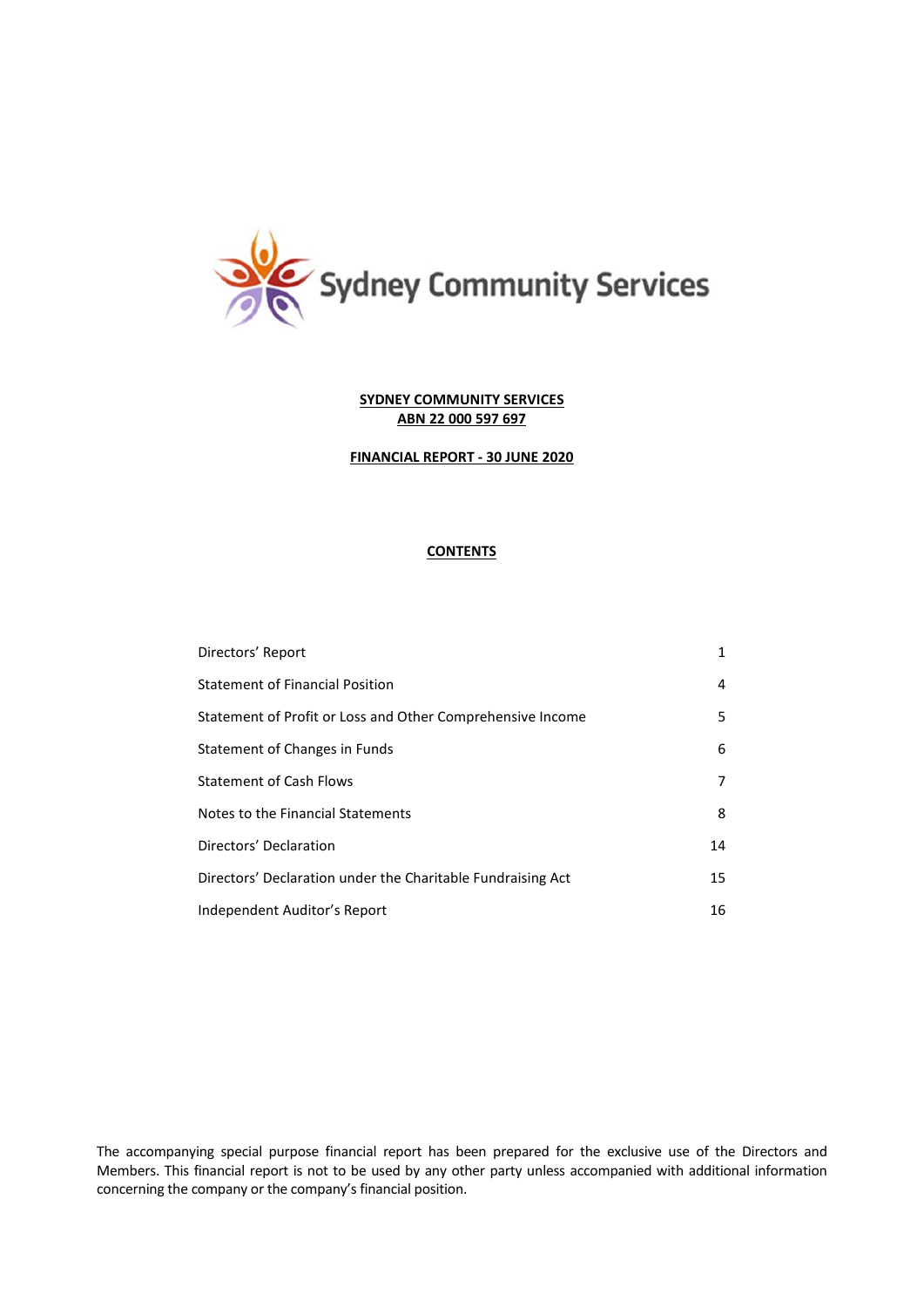# **FINANCIAL REPORT - 30 JUNE 2020 DIRECTORS' REPORT**

The company is incorporated as a company limited by guarantee and not having a share capital under the provisions of the *Australian Charities and Not-for-profits Commission Act 2012.*

The directors present the financial report on the year ended 30 June 2020 and report as follows:

### **DIRECTORS**

The names of and other information on the Directors in office during or since the end of the year are as follows. The Directors were in office for this entire period unless otherwise stated.

| <b>DIRECTOR'S NAME</b>                | <b>QUALIFICATIONS, EXPERIENCE AND OTHER INFORMATION</b>                                                                                                                                                                                                                                                                                                                                                                                                             |  |  |
|---------------------------------------|---------------------------------------------------------------------------------------------------------------------------------------------------------------------------------------------------------------------------------------------------------------------------------------------------------------------------------------------------------------------------------------------------------------------------------------------------------------------|--|--|
| <b>Mr Warren Bell</b>                 | Vice Chair and Chair, Finance Audit and Risk Committee                                                                                                                                                                                                                                                                                                                                                                                                              |  |  |
| <b>Qualifications and experience:</b> | Principle owner of Taylor Bell & Associates Pty Ltd. Warren joined the<br>Hunters Hill Ryde Community Services Board in 2012 and Sydney<br>Community Services Board in 2017 with the merger. Master of Business<br>Administration and postgraduate Diploma in Management.                                                                                                                                                                                           |  |  |
| <b>CIr D Brooks-Horn</b>              | <b>Director</b>                                                                                                                                                                                                                                                                                                                                                                                                                                                     |  |  |
| <b>Qualifications and experience:</b> | Councillor of Lane Cove Municipal Council since 2008. Mayor of Lane<br>Cove Council from 2013-2015. Current Director of Sydney Community<br>Services and of Lane Cove Rotary Club. Resident of Lane Cove for his<br>entire life.                                                                                                                                                                                                                                    |  |  |
| <b>Mr R Cooke</b>                     | Chair, Policy, Governance and Strategy Committee                                                                                                                                                                                                                                                                                                                                                                                                                    |  |  |
| <b>Qualifications and experience:</b> | Company Director with an extensive management career in the military,<br>public, private organisations and as a CEO in several not for profit<br>organisations. Has over 30 years of board and governance experience. A<br>Fellow of the Australian Institute of Company Directors. Holds a BA,<br>MEd and an MBA.                                                                                                                                                  |  |  |
| Mr J D Devine                         | <b>Chair</b>                                                                                                                                                                                                                                                                                                                                                                                                                                                        |  |  |
| <b>Qualifications and experience:</b> | Bachelor of Engineering in Electrical Engineering, University of New<br>South Wales (29165). Member of Institution of Engineers Australia<br>(1969). Fellow of Australian Institute of Company Directors (1992).<br>Retired Company Director and CEO of a major Australian and<br>International Public Company. Director, President and Consultant at<br>Sydney Community Services since 2000. Resident of Lane Cove for over<br>30 years.                          |  |  |
| Mr P Fay                              | <b>Chair, Marketing and Fundraising Committee</b>                                                                                                                                                                                                                                                                                                                                                                                                                   |  |  |
| <b>Qualifications and experience:</b> | MAMP (Macquarie University Advanced Management Programme) in<br>1995.<br>Retired Chief Executive Officer and Director of major Australian<br>Company Blackwoods.<br>Has held directorships with a number of associated companies and was<br>admitted as a Member of the Australian Institute of Company Directors<br>in 1995. Peter is Chair for the Marketing and Fundraising Committee for<br>Sydney Community Services. Resident of Lane Cove for over 10 years. |  |  |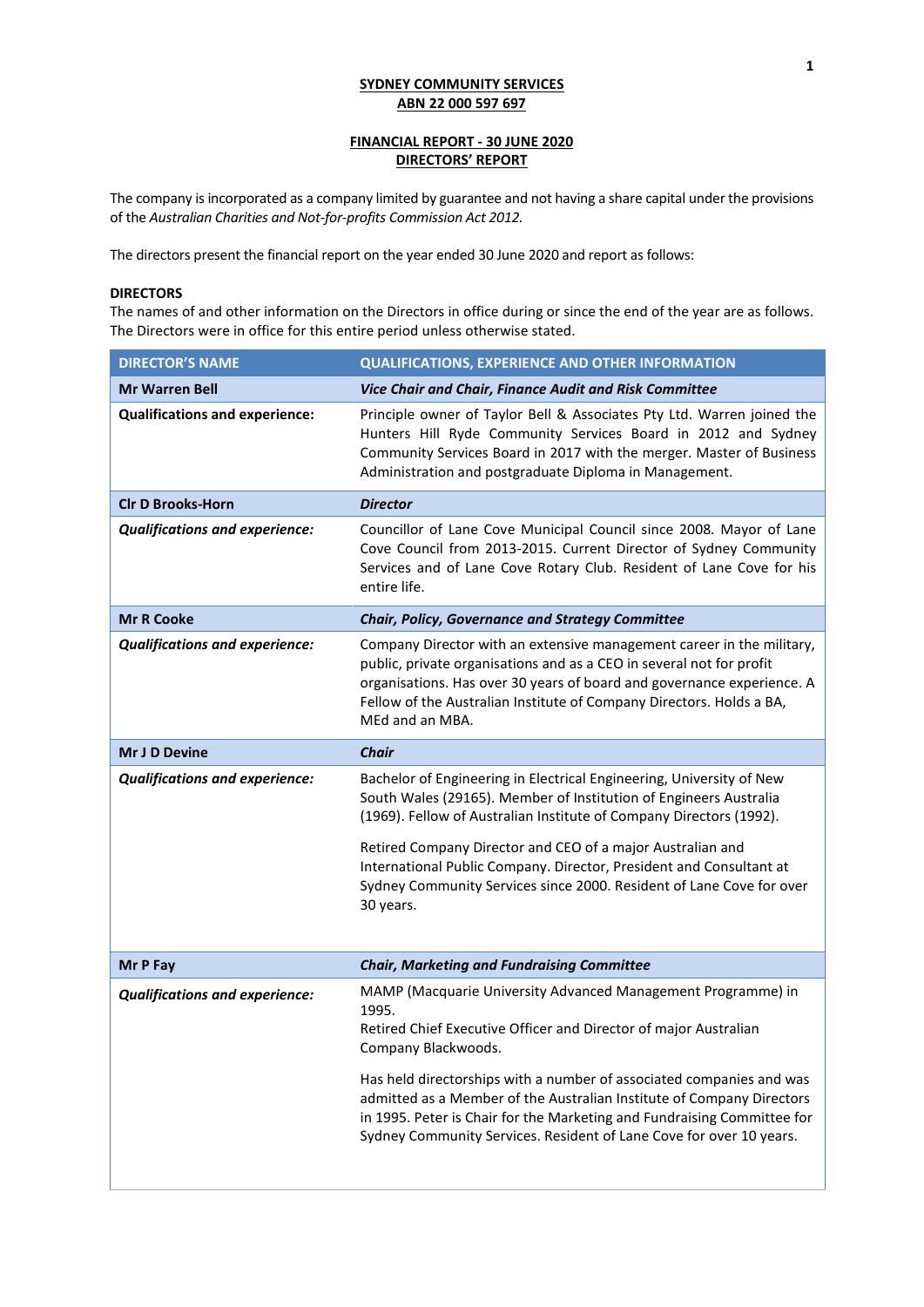## **FINANCIAL REPORT - 30 JUNE 2020 DIRECTORS' REPORT**

| <b>DIRECTOR'S NAME</b>                | <b>QUALIFICATIONS, EXPERIENCE AND OTHER INFORMATION</b>                                                                                                                                                                                                                                                                                                                                                                                                                                                                                                                                                |
|---------------------------------------|--------------------------------------------------------------------------------------------------------------------------------------------------------------------------------------------------------------------------------------------------------------------------------------------------------------------------------------------------------------------------------------------------------------------------------------------------------------------------------------------------------------------------------------------------------------------------------------------------------|
| <b>Ms D Hill</b>                      | <b>Director</b>                                                                                                                                                                                                                                                                                                                                                                                                                                                                                                                                                                                        |
| <b>Qualifications and experience:</b> | Deborah has been operating an accounting business in Lane Cove since<br>1989. Member of the Institute of Chartered Accountants Australia and<br>New Zealand. Resident of Lane Cove for over 11 years. President of the<br>Lane Cove Chamber of Commerce. Appointment a Director of Sydney<br>Community Services in June 2013.                                                                                                                                                                                                                                                                          |
| <b>CIr D Hutchens</b>                 | Director (resigned 23rd November 2019)                                                                                                                                                                                                                                                                                                                                                                                                                                                                                                                                                                 |
| <b>Qualifications and experience:</b> | Previously the Mayor of Lane Cove. Worked in various industries and as<br>a support staff for children with special needs. Central Ward Councillor<br>with Lane Cove Council. Community representative with North Shore<br>Local Area Command Community Safety Precinct Committee. Branch<br>President of Longueville/Northwood Liberal Party. Director/ Board<br>Member of Sydney Community Services, Carisbrook House and Pottery<br>Gardens Retirement Village. Volunteer with the Salvation Army and the<br>Heart Foundation. Resident of Lane Cove. Deborah Hutchens resigned<br>from 23/11/2019. |
| Mr I Longbottom                       | <b>Director</b>                                                                                                                                                                                                                                                                                                                                                                                                                                                                                                                                                                                        |
| <b>Qualifications and experience:</b> | Councillor for Lane Cove Council between 1991-2012 (Mayor of Lane<br>Cove 2004-2009). Director of Sydney Community Services for over 25<br>years. Ian chairs the NSW Government Property Services Advisory<br>Council and the Commissioner for NSW for the Clan MacCallum<br>Malcolm Society of Australia and New Zealand. Resident of Lane Cove<br>since 1984.                                                                                                                                                                                                                                        |
| <b>Mr J Shevlin</b>                   | <b>Director</b>                                                                                                                                                                                                                                                                                                                                                                                                                                                                                                                                                                                        |
| <b>Qualifications and experience:</b> | Solicitor in sole practice in Lane Cove. Director of Sydney Community<br>Services for over 16 years. Resident of Lane Cove for his entire life.                                                                                                                                                                                                                                                                                                                                                                                                                                                        |

### **PRINCIPAL ACTIVITIES**

Sydney Community Services is a local not-for-profit organisation that helps residents to live a quality and independent life in their own home and in their community.

We provide services to the aged and people living with a disability including social activities, gardening, home nursing, podiatry, Community Care Advisory, clean sheets and towels, home delivered meals, home modifications and maintenance, flexible respite, carers support, shopping services, community and engagement programs, medical transport and assistance in daily life.

### **SIGNIFICANT CHANGES IN THE STATE OF AFFAIRS**

The Directors are not aware of any events subsequent to the year-end that may have a material impact on the financial statements.

### **OPERATING RESULT**

The operating result of the for the financial year was a surplus of \$38,715 (2019: surplus \$81,716).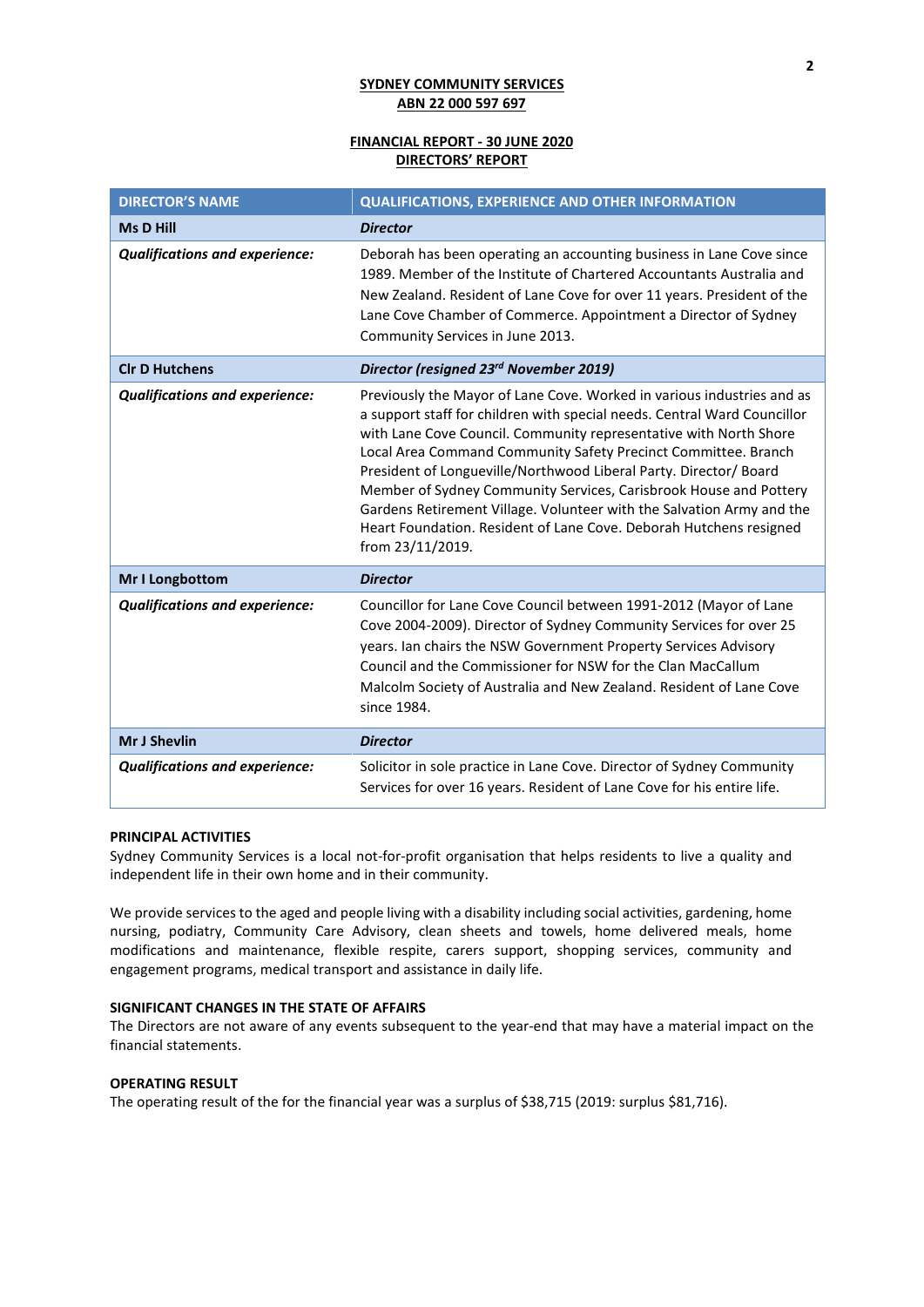## FINANCIAL REPORT - 30 JUNE 2020 **DIRECTORS' REPORT**

# **MEETINGS OF DIRECTORS**

The number of meetings each director was eligible to attend and actually attended during the financial year is summarised as follows:

|                    | <b>Eligible</b> | <b>Attended</b> |
|--------------------|-----------------|-----------------|
| W. Bell            | 9               | 8               |
| Clr. D Brooks-Horn | 9               | 4               |
| R. Cooke           | 9               | 7               |
| J. Devine          | 9               | 9               |
| P. Fay             | 9               | 9               |
| D. Hill            | 9               | 6               |
| Clr. D Hutchens *  | 9               | 0               |
| I. Longbottom      | 9               | 9               |
| J. Shevlin         | 9               | 8               |
|                    |                 |                 |

\* resigned during the financial year

Signed in accordance with a resolution of the Board of Directors.

Mr J Devine Chair

Mr W Bell Vice Chair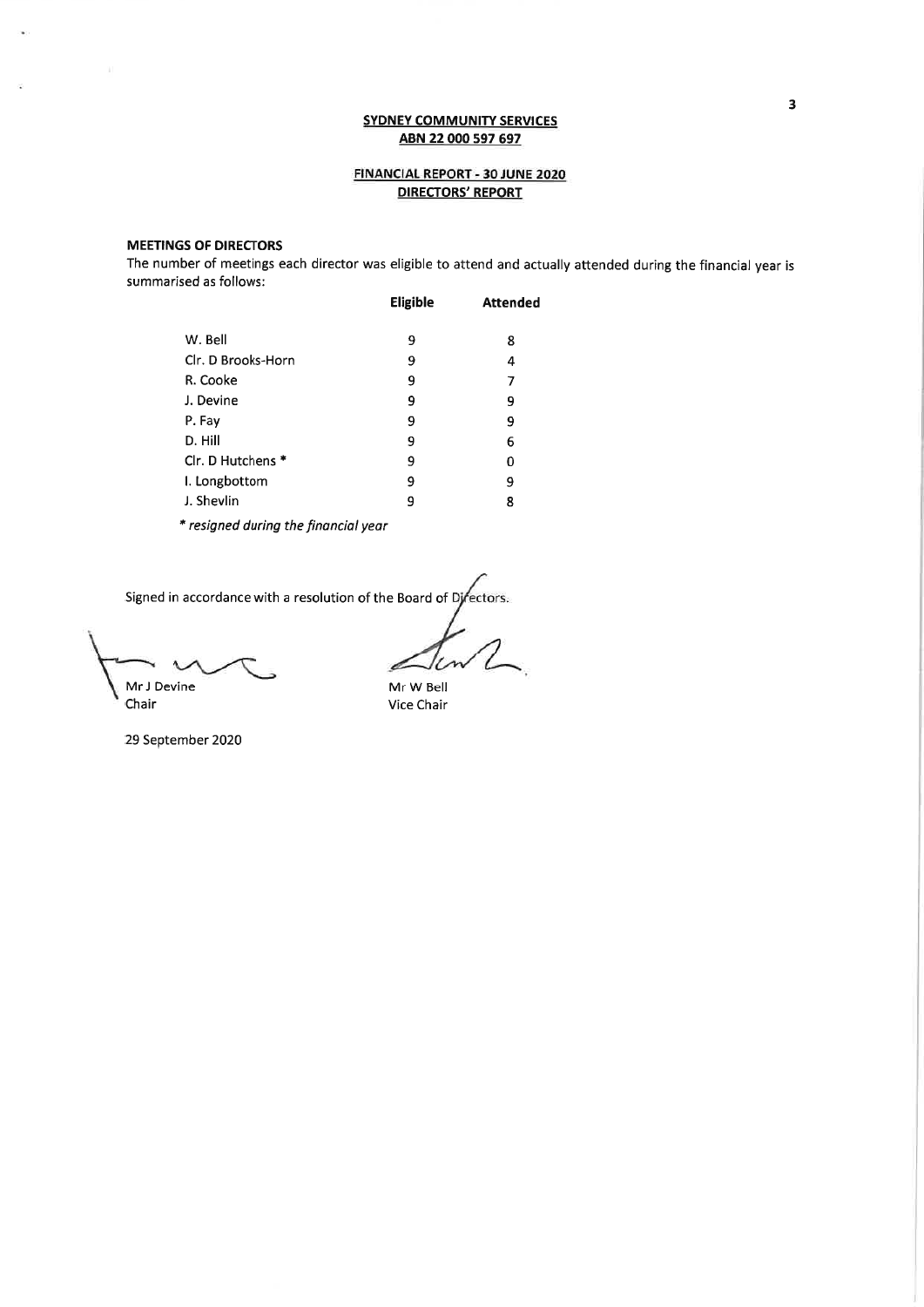# **STATEMENT OF FINANCIAL POSITION AS AT 30 JUNE 2020**

|                                  |             | 2020      | 2019      |
|----------------------------------|-------------|-----------|-----------|
|                                  | <b>Note</b> | \$        | \$        |
| <b>ASSETS</b>                    |             |           |           |
| <b>Current assets</b>            |             |           |           |
| Cash and cash equivalents        | 6           | 1,777,302 | 1,802,934 |
| Trade and other receivables      | 7           | 175,492   | 254,889   |
| <b>Total current assets</b>      |             | 1,952,794 | 2,057,823 |
| <b>Non-current assets</b>        |             |           |           |
| Property, plant and equipment    | 8           | 138,977   | 140,193   |
| Total non-current assets         |             | 138,977   | 140,193   |
| <b>TOTAL ASSETS</b>              |             | 2,091,771 | 2,198,016 |
| <b>LIABILITIES</b>               |             |           |           |
| <b>Current liabilities</b>       |             |           |           |
| Trade and other payables         | 9           | 302,324   | 488,654   |
| Employee benefits                | 10          | 595,017   | 472,811   |
| <b>Total current liabilities</b> |             | 897,341   | 961,465   |
| <b>Non-current liabilities</b>   |             |           |           |
| Employee benefits                | 10          | 32,004    | 40,485    |
| Total non-current liabilities    |             | 32,004    | 40,485    |
| <b>TOTAL LIABILITIES</b>         |             | 929,345   | 1,001,950 |
| <b>NET ASSETS</b>                |             | 1,162,426 | 1,196,066 |
| <b>FUNDS</b>                     |             |           |           |
| <b>Accumulated funds</b>         |             | 1,162,426 | 1,196,066 |
| <b>TOTAL FUNDS</b>               |             | 1,162,426 | 1,196,066 |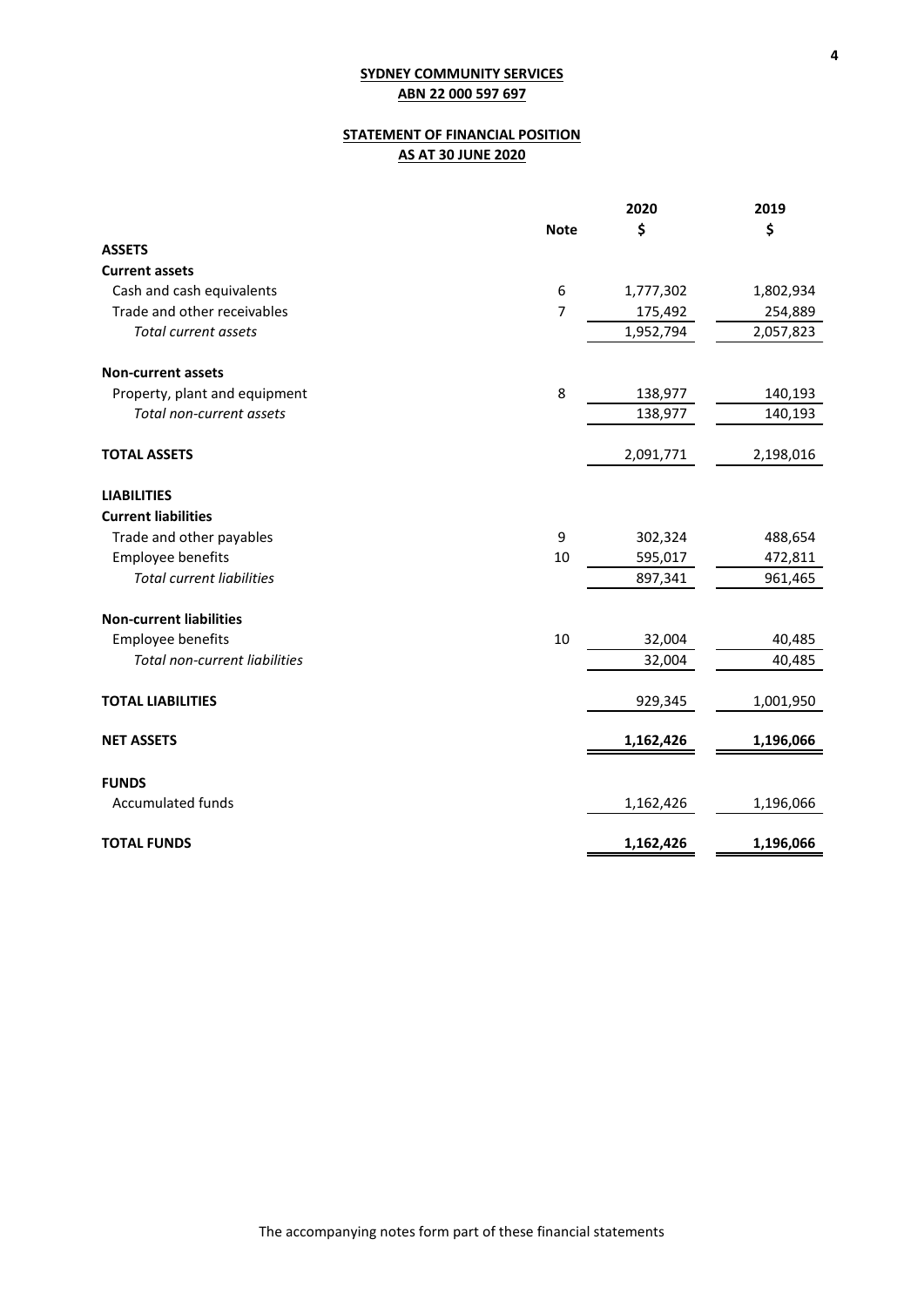# **STATEMENT OF PROFIT OR LOSS AND OTHER COMPREHENSIVE INCOME FOR THE YEAR ENDED 30 JUNE 2020**

|                                         | <b>Note</b> | 2020<br>\$    | 2019<br>\$  |
|-----------------------------------------|-------------|---------------|-------------|
| Revenue                                 | 4           | 5,201,855     | 4,974,699   |
| <b>Other income</b>                     | 4           |               | 79,083      |
|                                         |             | 5,201,855     | 5,053,782   |
| <b>Expenses</b>                         |             |               |             |
| Administration expenses                 |             | (672, 308)    | (572, 409)  |
| Contractors                             |             | (267, 823)    | (316, 340)  |
| Depreciation                            | 5           | (37, 308)     | (72, 400)   |
| Employee expenses                       |             | (3,770,207)   | (3,419,996) |
| Motor vehicle expenses                  |             | (58,090)      | (87, 102)   |
| Occupancy                               |             | (42, 644)     | (31, 163)   |
| Program delivery cost                   |             | (387, 115)    | (472, 656)  |
|                                         |             | (5, 235, 495) | (4,972,066) |
| Surplus before income tax               |             | (33, 640)     | 81,716      |
| Income tax expense                      |             |               |             |
| Surplus for the year                    |             | (33, 640)     | 81,716      |
| Other comprehensive income              |             |               |             |
| Total comprehensive income for the year |             | (33, 640)     | 81,716      |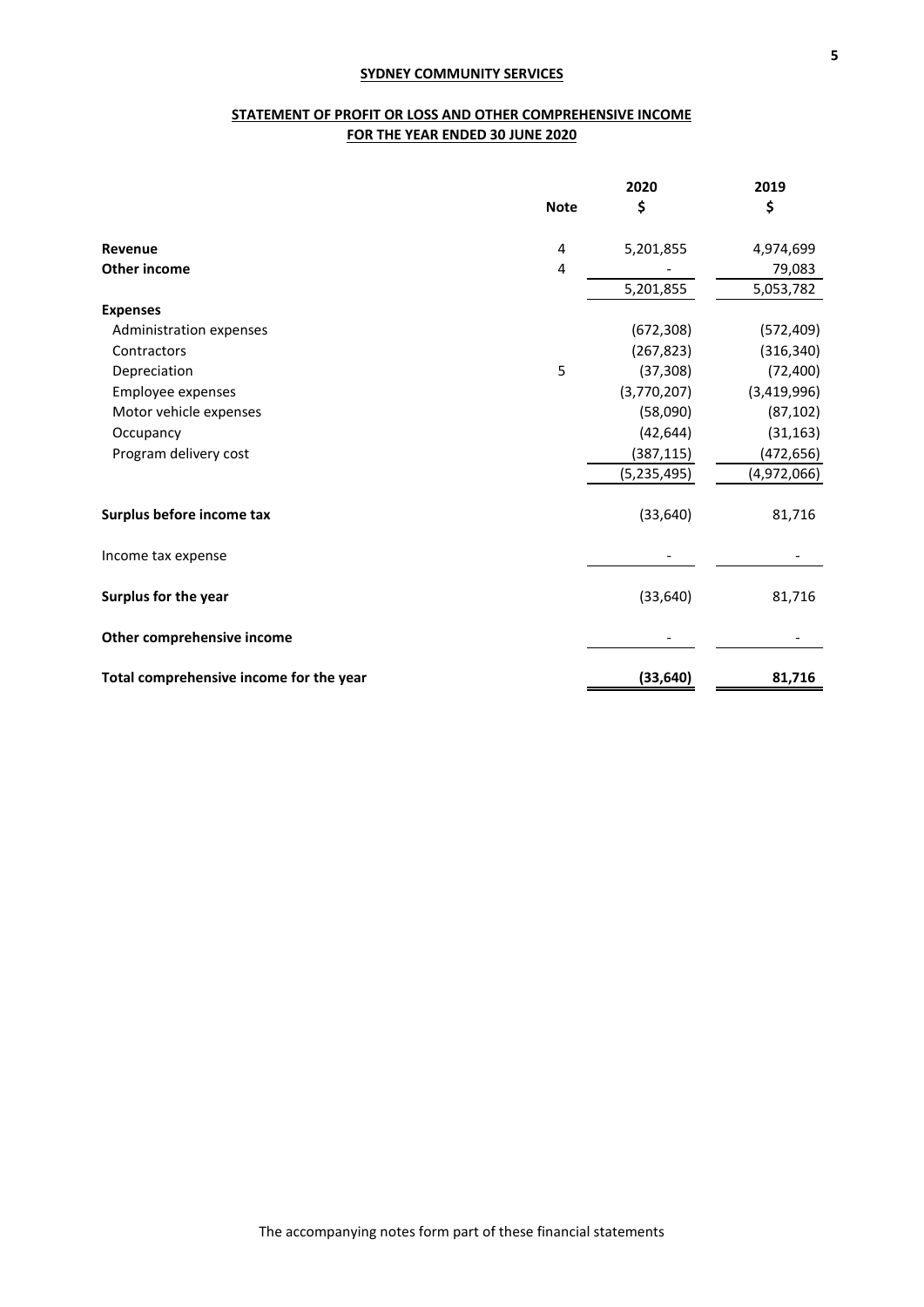# **STATEMENT OF CHANGES IN FUNDS FOR THE YEAR ENDED 30 JUNE 2020**

|                                         | <b>Retained</b><br><b>Earnings</b> | <b>Total</b> |  |
|-----------------------------------------|------------------------------------|--------------|--|
|                                         | \$                                 | \$           |  |
| Balance at 1 July 2018                  | 1,114,350                          | 1,114,350    |  |
| <b>Comprehensive income</b>             |                                    |              |  |
| Surplus for the year                    | 81,716                             | 81,716       |  |
| Other comprehensive income              |                                    |              |  |
| Total comprehensive income for the year | 81,716                             | 81,716       |  |
| Balance at 30 June 2019                 | 1,196,066                          | 1,196,066    |  |
| Balance at 1 July 2019                  | 1,196,066                          | 1,196,066    |  |
| <b>Comprehensive income</b>             |                                    |              |  |
| Surplus for the year                    | (33, 640)                          | (33, 640)    |  |
| Other comprehensive income              |                                    |              |  |
| Total comprehensive income for the year | (33, 640)                          | (33, 640)    |  |
| Balance at 30 June 2020                 | 1,162,426                          | 1,162,426    |  |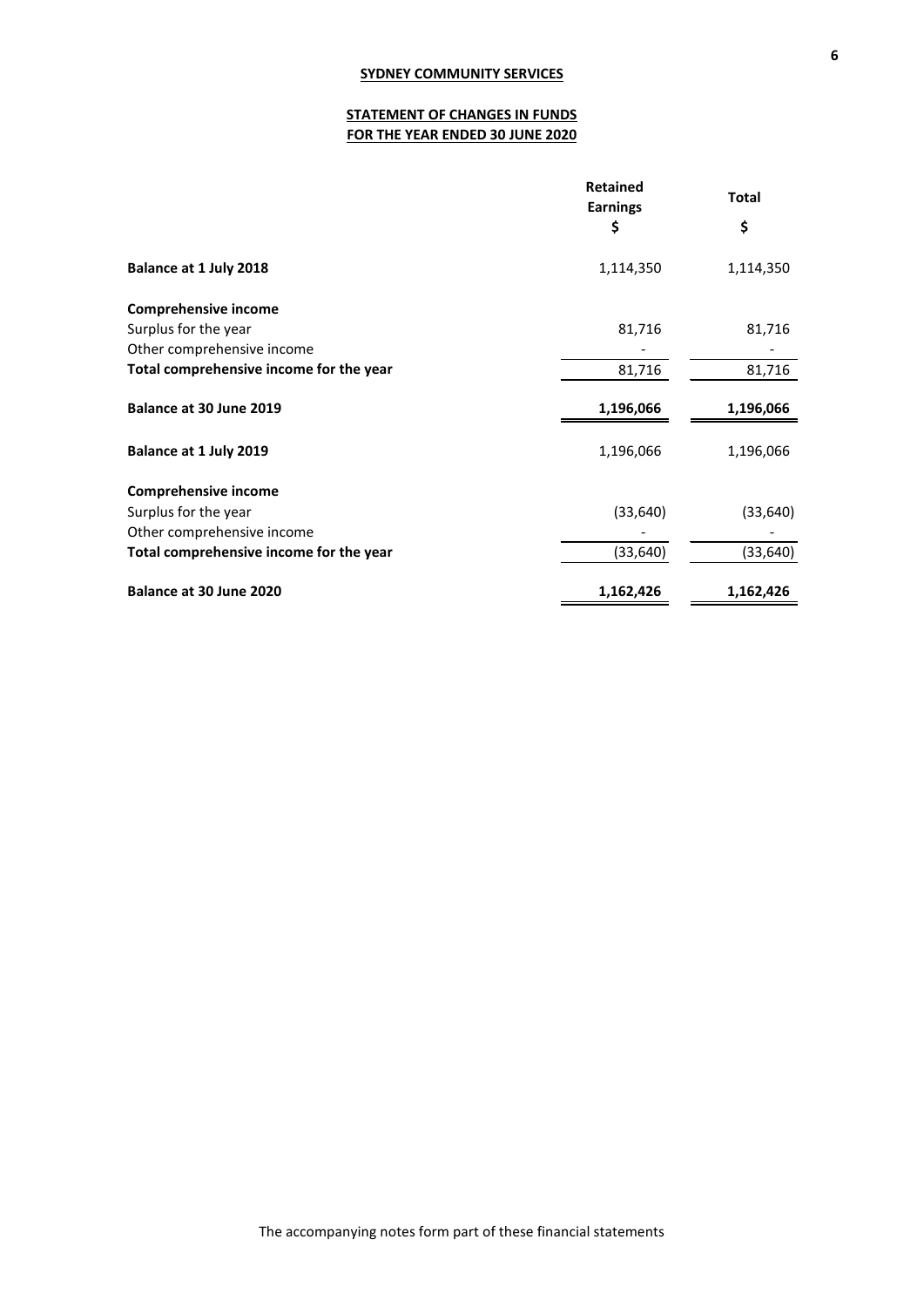# **STATEMENT OF CASH FLOWS FOR THE YEAR ENDED 30 JUNE 2020**

|                                                                  | 2020        |             | 2019          |  |
|------------------------------------------------------------------|-------------|-------------|---------------|--|
|                                                                  | <b>Note</b> | \$          | \$            |  |
| Cash flows from operating activities                             |             |             |               |  |
| Receipts from government and customers                           |             | 5,405,460   | 5,267,723     |  |
| Payments to suppliers and employees                              |             | (5,539,558) | (5, 139, 625) |  |
| Donations received                                               |             | 115,100     | 136,386       |  |
| Interest received                                                |             | 29,458      | 32,357        |  |
| Net cash flows from operating activities                         | 11          | 10,460      | 296,841       |  |
| Cash flows from investing activities                             |             |             |               |  |
| Proceeds from sale of property, plant and equipment              |             |             | 82,876        |  |
| Purchase of property, plant and equipment                        |             | (36,092)    | (82,049)      |  |
| Purchase of intangible assets                                    |             |             |               |  |
| Net cash flows from investing activities                         |             | (36,092)    | 827           |  |
| Net increase (decrease) in cash and cash equivalents             |             | (25, 632)   | 297,668       |  |
| Cash and cash equivalents at the beginning of the financial year |             | 1,802,934   | 1,505,266     |  |
| Cash and cash equivalents at the end of the financial year       | 6           | 1,777,302   | 1,802,934     |  |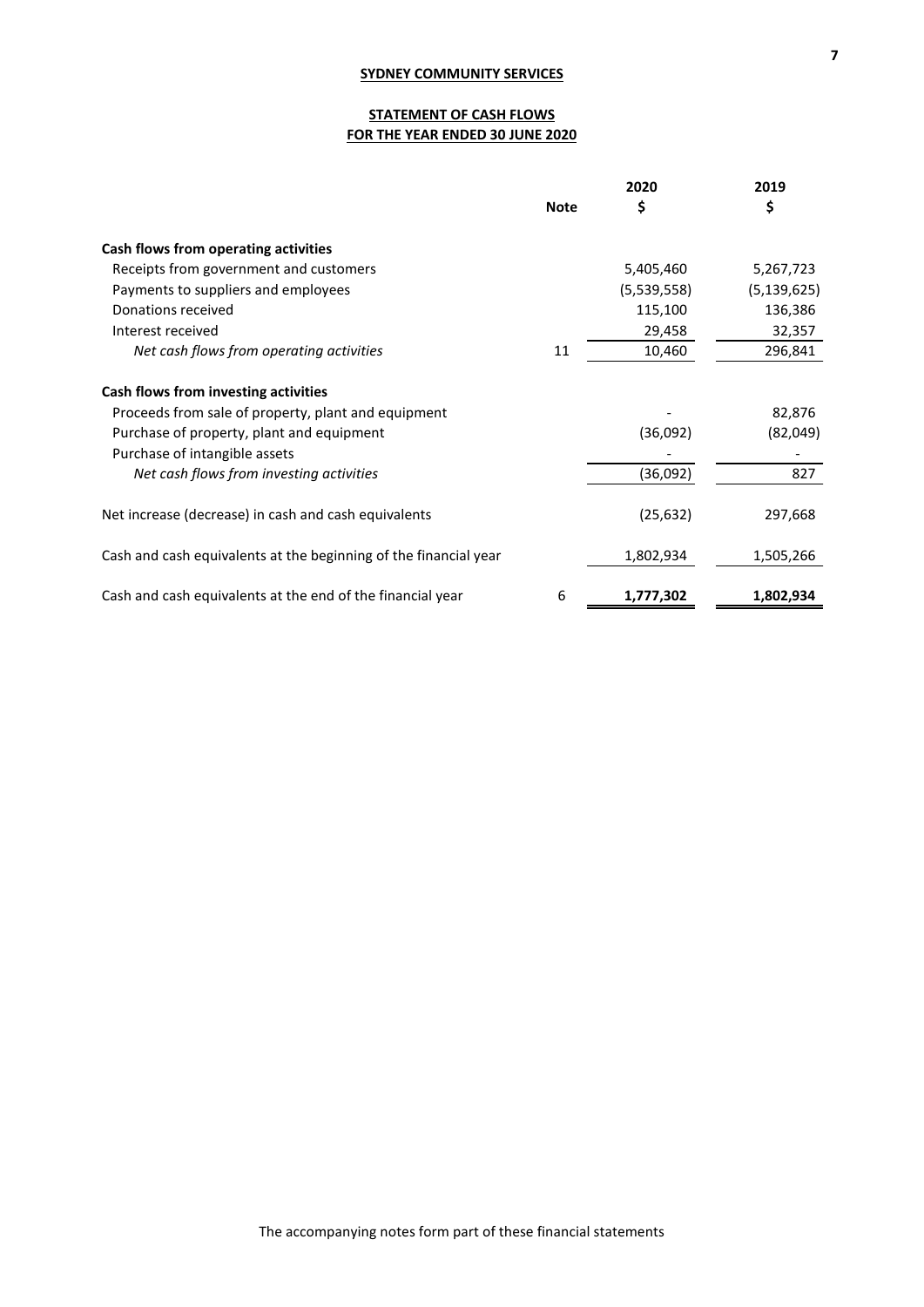#### **FINANCIAL REPORT - 30 JUNE 2020**

### **NOTES TO THE FINANCIAL STATEMENTS**

## **Note 1 - Reporting entity**

The financial report is a special purpose financial report that has been prepared for the use of the members of Sydney Community Services. The Directors have determined that Sydney Community Services is not a reporting entity because, in the Directors' opinion, there are unlikely to exist any persons who will rely on this financial report to satisfy specifically all of their information needs.

The financial statements were approved by the Board on 29 September 2020.

### **Note 2 - Basis of preparation**

#### *Statement of compliance*

The financial report is a special purpose financial report that has been prepared in order to satisfy the company's financial report preparation requirements under the *Australian Charities and Not-for-profits Commission Act 2012*. The company is a not-for-profit entity for financial reporting purposes under Australian Accounting Standards. The functional and presentation currency of the company is Australian dollars.

The financial report has been prepared in accordance with the mandatory Australian Accounting Standards applicable as below which the Directors have determined are appropriate to meet the needs of members: -

| AASB 101:  | <b>Presentation of Financial Statements</b>                     |
|------------|-----------------------------------------------------------------|
| AASB 107:  | <b>Statement of Cash Flows</b>                                  |
| AASB 108:  | Accounting Policies, Changes in Accounting Estimates and Errors |
| AASB 1048: | Interpretation of Standards                                     |
| AASB 1054: | <b>Australian Additional Disclosures</b>                        |

No other Accounting Standards, Accounting Interpretations or other authoritative pronouncements of the Australian Accounting Standards Board have been applied.

#### *Basis of measurement*

The financial statements, except for the cash flow information, have been prepared on an accruals basis and are based on historical costs, modified, where applicable, by the measurement at fair value of selected non-current assets, financial assets and financial liabilities.

#### *Comparatives*

Where required by Accounting Standards comparative figures have been adjusted to conform to changes in presentation for the current financial year.

#### *Critical accounting estimates and judgements*

The Directors evaluate estimates and judgments incorporated into the financial statements based on historical knowledge and best available current information. Estimates assume a reasonable expectation of future events and are based on current trends and economic data, obtained both externally and within the company.

#### Key estimates

#### *Impairment*

The Directors assess impairment at the end of each reporting period by evaluation of conditions and events specific to the company that may be indicative of impairment triggers. Recoverable amounts of relevant assets are reassessed using value-in-use calculations which incorporate various key assumptions.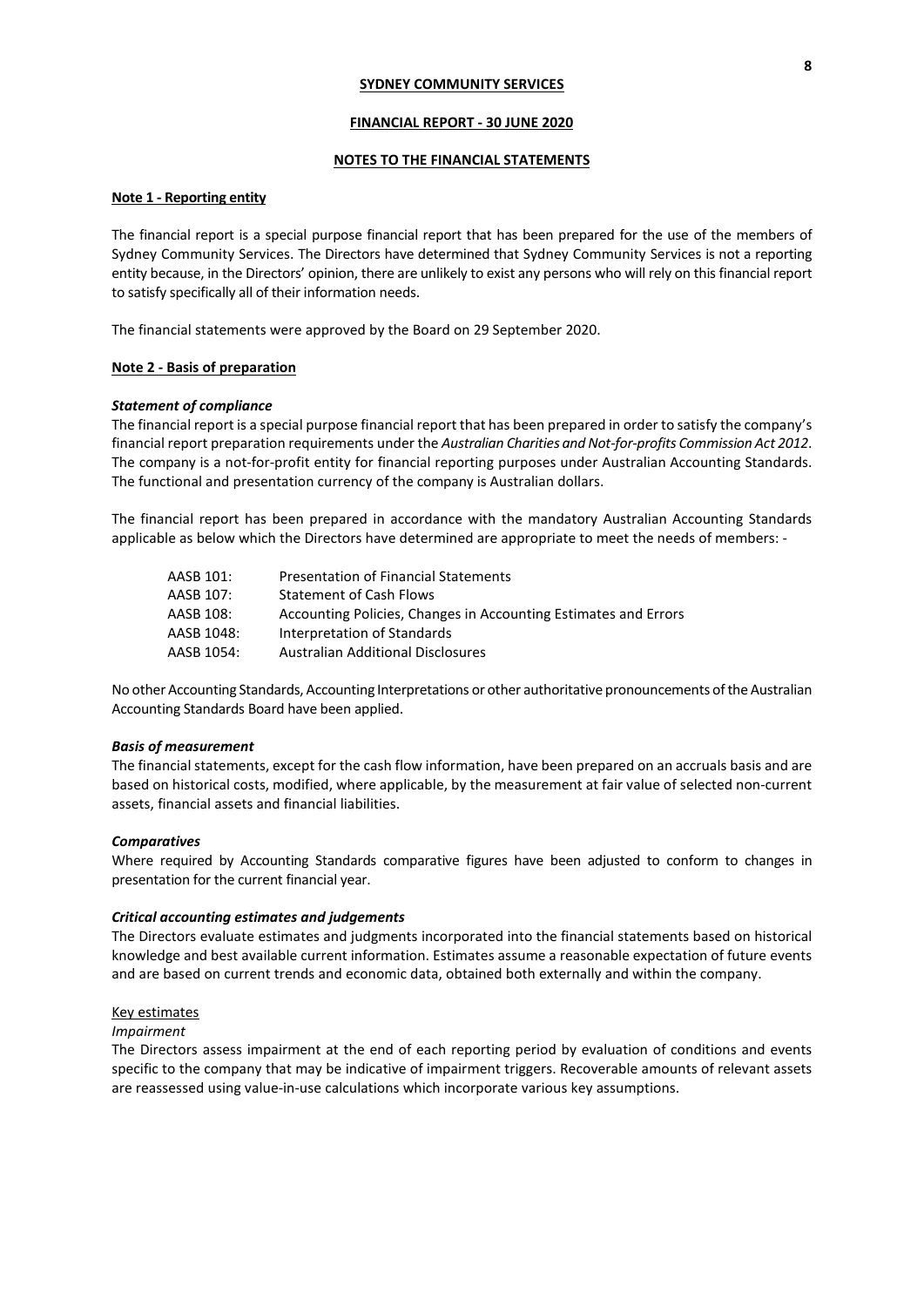### **FINANCIAL REPORT - 30 JUNE 2020**

### **NOTES TO THE FINANCIAL STATEMENTS**

#### **Note 3 - Significant accounting policies**

The principal accounting policies adopted in the preparation of the special purpose financial report are set out below. These policies have been consistently applied to all the years presented, unless otherwise stated.

#### *Income tax*

Sydney Community Services is a not-for-profit entity & Public Benevolent Institution and is exempt from income tax under Division 50 of the *Income Tax Assessment Act 1997*.

#### *Revenue recognition*

Amounts disclosed as revenue are net of goods and services tax (GST). Revenue is recognised for the major business activities as follows:

#### *Fees income*

Revenue from operations are recognised on a proportional basis to take account of the delivery of service.

#### *Interest and dividends*

Revenue from interest and dividends is recognised on an accrual's basis.

#### *Grants*

Income arising from the contribution of an asset (including cash) is recognised when the following conditions have been satisfied:

- (a) the company obtains control of the contribution or the right to receive the contribution;
- (b) it is probable that the economic benefits comprising the contribution will flow to the company; and
- (c) the amount of the contribution can be measured reliably at the fair value of the consideration received.

#### *Goods and services tax (GST)*

Revenues, expenses and assets are recognised net of the amount of GST, except where the amount of GST incurred is not recoverable from the Australian Taxation Office (ATO).

Receivables and payables are stated inclusive of the amount of GST receivable or payable. The net amount of GST recoverable from, or payable to, the ATO is included with other receivables or payables in the statement of financial position.

Cash flows are presented on a gross basis. The GST components of cash flows arising from investing or financing activities which are recoverable from, or payable to, the ATO are presented as operating cash flows included in receipts from customers or payments to suppliers.

#### *Cash and cash equivalents*

Cash and cash equivalents includes cash on hand, demand deposits and other short-term investments which are readily convertible to known amounts of cash and which are subject to an insignificant risk of changes in value and bank overdrafts. The company had no bank overdraft at the balance date or prior years.

### *Trade receivables*

For all sources of recurrent income, trade receivables are recognised initially at fair value and subsequently measured at amortised cost, less provision for doubtful debts.

Collectability of trade receivables is reviewed on an ongoing basis. Debts which are known to be uncollectible are written off. A provision for impairment is established when there is objective evidence that the company will not be able to collect all amounts due according to the original terms of receivables. The amount of the provision is recognised in the statement of profit or loss and other comprehensive income.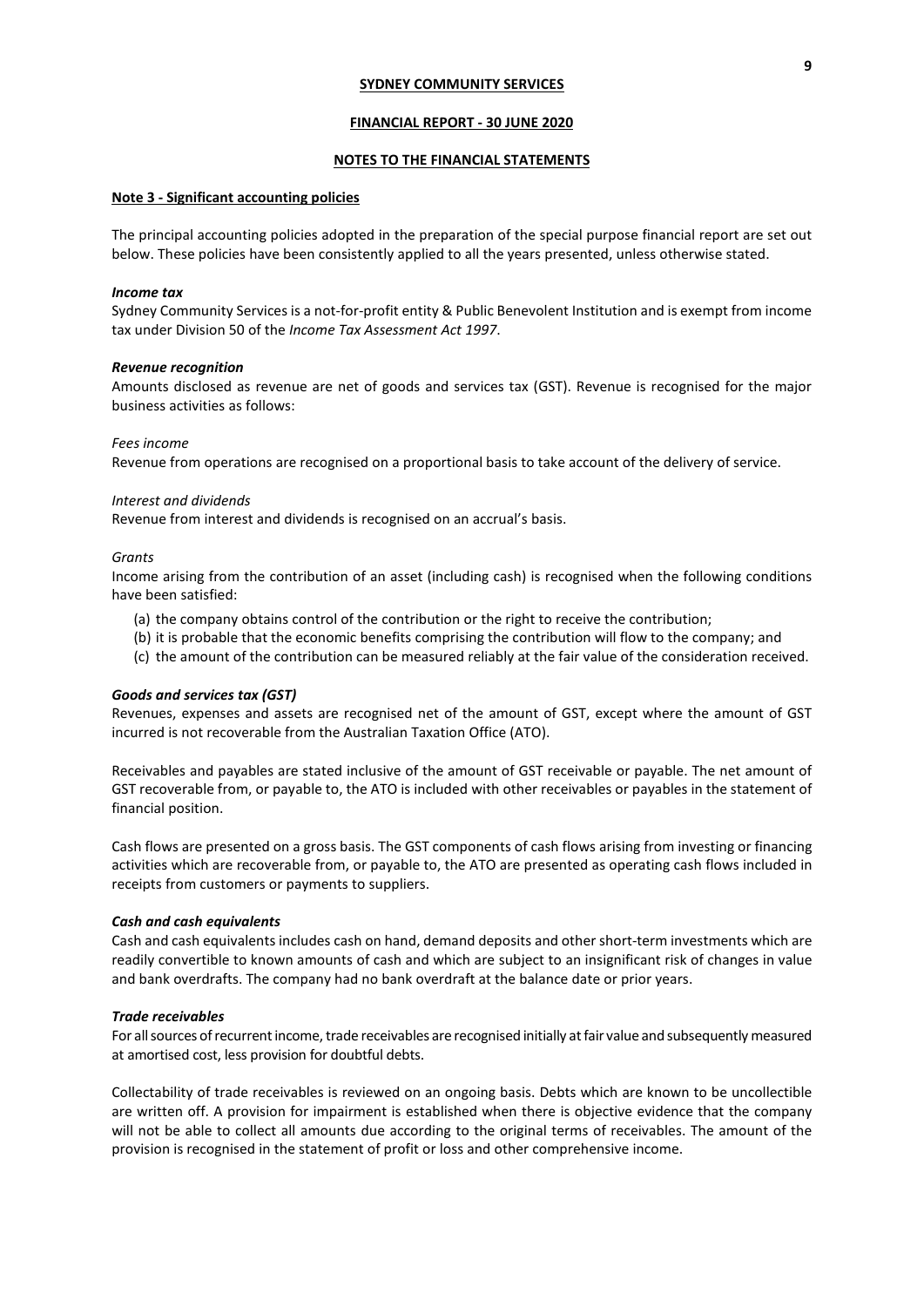#### **FINANCIAL REPORT - 30 JUNE 2020**

### **NOTES TO THE FINANCIAL STATEMENTS**

### **Note 3 - Significant accounting policies (continued)**

#### *Property, plant and equipment*

#### Recognition and measurement

Each class of plant and equipment is carried at cost less, where applicable, any accumulated depreciation and impairment losses. Cost includes expenditure that is directly attributable to the acquisition of the asset. Purchased software that is integral to the functionality of the related equipment is capitalised as part of that equipment.

Gains and losses on disposals are determined by comparing proceeds with the carrying amount. These are included in the statement of profit or loss and other comprehensive income.

#### Subsequent costs

Subsequent costs are included in the asset's carrying amount or recognised as a separate asset, as appropriate, only when it is probable that future economic benefits associated with the item will flow to the company and the cost of the item can be measured reliably. All other repairs and maintenance are charged to the statement of profit or loss and other comprehensive income during the financial period in which they are incurred.

#### Depreciation

The depreciable amount of all property, plant and equipment is depreciated on a straight-line basis over the asset's useful life to the company commencing from the time the asset is held ready for use.

The depreciation effective life used for each class of depreciable assets is:

| 50%       |
|-----------|
| 15%       |
| 10%       |
| 20% - 50% |
|           |

The assets' residual values and useful lives are reviewed, and adjusted if appropriate, at the end of each reporting period. An asset's carrying amount is written down immediately to its recoverable amount if the asset's carrying amount is greater than its estimated recoverable amount.

#### *Trade and other payables*

Trade and other payables represent the liability outstanding at the end of the reporting period for goods and services received by the company during the reporting period, which remain unpaid. The balance is recognised as a current liability with the amounts normally paid within 30 days of recognition of the liability. The carrying amount of trade and other payables is deemed to reflect fair value. They are subject to normal credit terms and do not bear interest.

#### *Employee Benefits*

Provision is made for the company's liability for employee benefits arising from services rendered by employees to the end of the reporting period. Employee benefits that are expected to be settled within one year have been measured at the amounts expected to be paid when the liability is settled.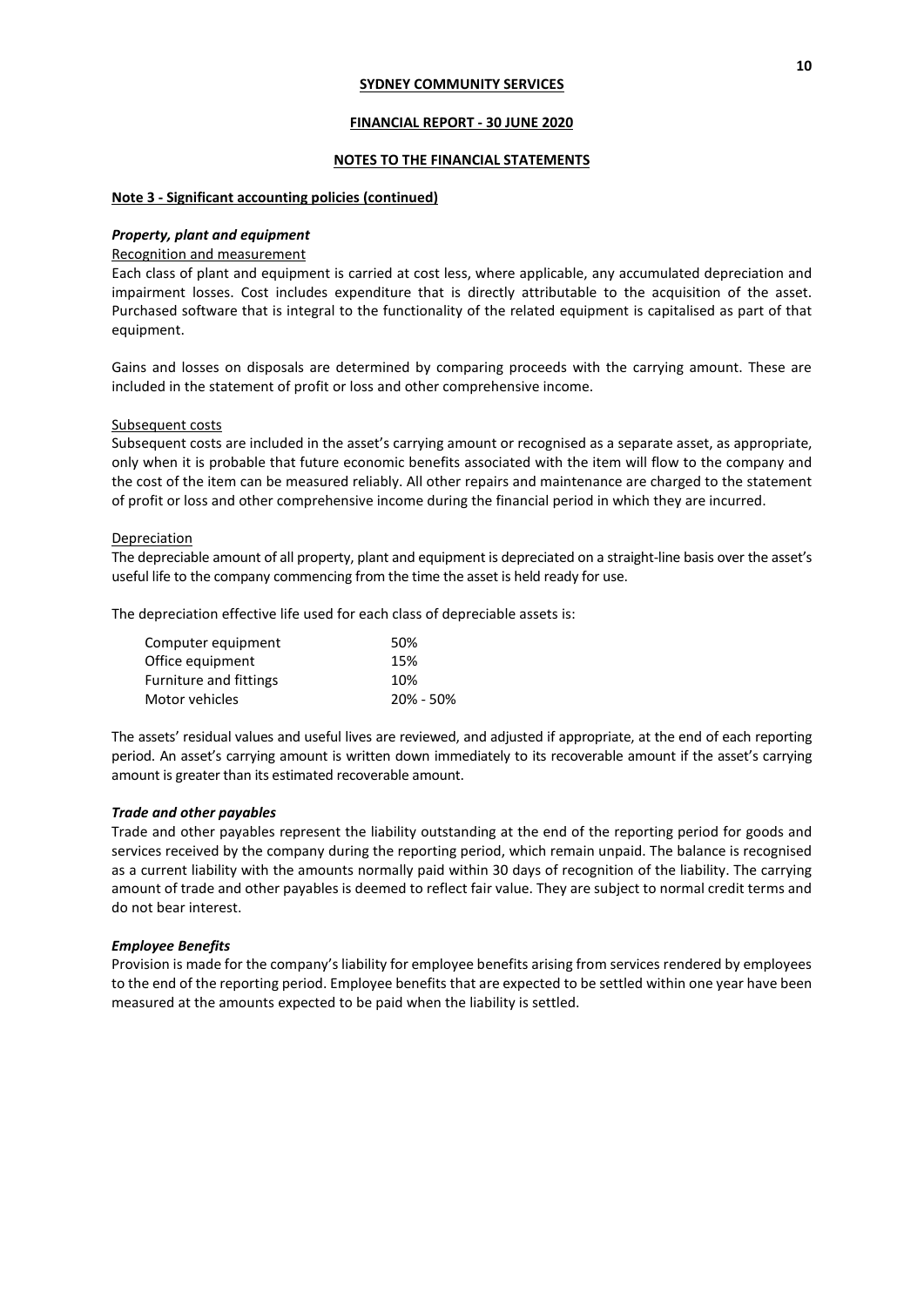# **NOTES TO THE FINANCIAL STATEMENTS FOR THE YEAR ENDED 30 JUNE 2020**

|                                                       | 2020      | 2019      |
|-------------------------------------------------------|-----------|-----------|
|                                                       | \$        | \$        |
| Note 4 - Revenue and other income                     |           |           |
| Revenue                                               |           |           |
| Grant revenue                                         | 3,611,235 | 3,278,519 |
| Government support - COVID-19                         | 62,500    |           |
| Client fees                                           | 752,484   | 937,661   |
| <b>NDIS</b> fees                                      | 571,513   | 530,846   |
|                                                       | 4,997,732 | 4,747,026 |
| Other revenue                                         |           |           |
| Donation                                              | 115,100   | 136,386   |
| Interest income                                       | 29,458    | 32,357    |
| Other income                                          | 59,565    | 58,930    |
|                                                       | 204,123   | 227,673   |
| Total revenue                                         | 5,201,855 | 4,974,699 |
| Other income                                          |           |           |
| Net gain on disposal of property, plant and equipment |           | 79,083    |
| Total other income                                    |           | 79,083    |
| Total revenue and other income                        | 5,201,855 | 5,053,782 |
| Note 5 - Expenses                                     |           |           |
| Auditors remuneration                                 | 12,500    | 12,000    |
| Depreciation - property, plant and equipment          | 37,308    | 72,400    |
| Note 6 - Cash and cash equivalents                    |           |           |
| Cash at bank and on hand                              | 381,608   | 426,025   |
| Term deposits                                         | 1,395,694 | 1,376,909 |
| Total cash and cash equivalents                       | 1,777,302 | 1,802,934 |
| <b>Note 7 - Trade and other receivables</b>           |           |           |
| Current                                               |           |           |
| Trade receivables                                     | 120,144   | 204,488   |
| Provision for impairment                              | (15,000)  | (15,000)  |
|                                                       | 105,144   | 189,488   |
| Interest receivable                                   | 20,644    | 15,054    |
| Other receivables                                     | 13,733    | 19,338    |
| Prepayments                                           | 35,971    | 31,009    |
| Total current trade and other receivables             | 175,492   | 254,889   |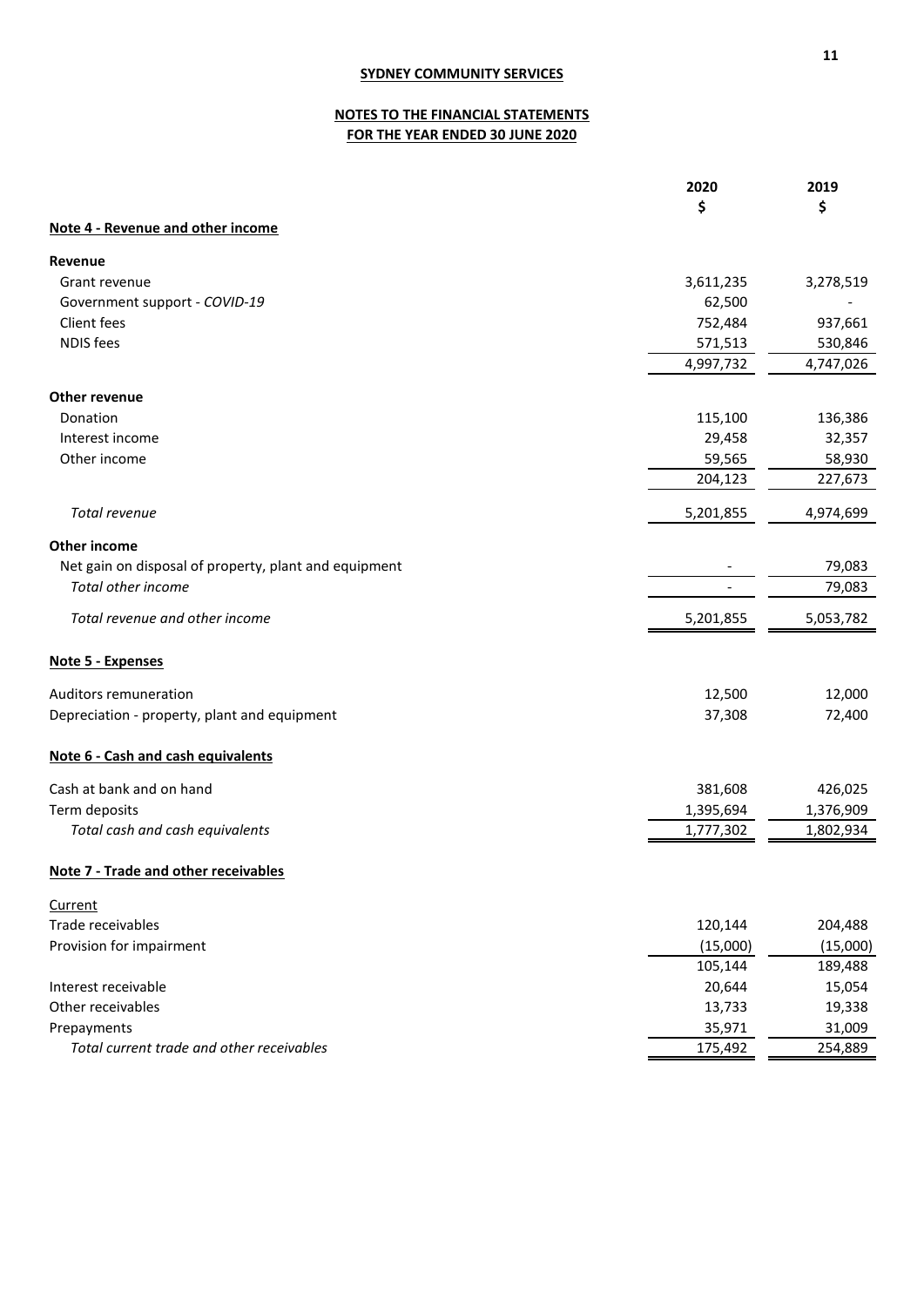# **NOTES TO THE FINANCIAL STATEMENTS FOR THE YEAR ENDED 30 JUNE 2020**

# **Note 8 - Property, plant and equipment**

|                                        | Computer<br><b>Equipment</b> | <b>Furniture and</b><br><b>Equipment</b> | <b>Motor Vehicles</b> | Total      |
|----------------------------------------|------------------------------|------------------------------------------|-----------------------|------------|
|                                        | \$                           | \$                                       | \$                    | \$         |
| At 30 June 2019                        |                              |                                          |                       |            |
| Cost                                   | 53,757                       | 141,191                                  | 334,431               | 529,379    |
| Accumulated depreciation               | (52, 835)                    | (86, 240)                                | (250, 111)            | (389, 186) |
| Net carrying amount                    | 922                          | 54,951                                   | 84,320                | 140,193    |
| <b>Movements in carrying amounts</b>   |                              |                                          |                       |            |
| Opening net carrying amount            | 922                          | 54,951                                   | 84,320                | 140,193    |
| Additions                              | 13,267                       | 13,243                                   | 9,582                 | 36,092     |
| Depreciation charge for the year       | (2,015)                      | (8,993)                                  | (26, 300)             | (37, 308)  |
| Closing net carrying amount            | 12,174                       | 59,201                                   | 67,602                | 138,977    |
| At 30 June 2020                        |                              |                                          |                       |            |
| Cost                                   | 67,024                       | 154,433                                  | 344,013               | 565,470    |
| Accumulated depreciation               | (54, 850)                    | (95, 232)                                | (276, 411)            | (426, 493) |
| Net carrying amount                    | 12,174                       | 59,201                                   | 67,602                | 138,977    |
|                                        |                              |                                          | 2020                  | 2019       |
|                                        |                              |                                          | \$                    | \$         |
| Note 9 - Trade and other payables      |                              |                                          |                       |            |
| Current                                |                              |                                          |                       |            |
| Trade payables                         |                              |                                          | 80,732                | 50,501     |
| Unexpended grants                      |                              |                                          | 20,000                | 123,033    |
| Liabilities to employees               |                              |                                          | 92,010                | 169,553    |
| Other payables                         |                              |                                          | 109,582               | 145,567    |
| Total current trade and other payables |                              |                                          | 302,324               | 488,654    |
| Note 10 - Employee benefits            |                              |                                          |                       |            |
| Current                                |                              |                                          |                       |            |
| Annual leave                           |                              |                                          | 302,837               | 233,192    |
| Long service leave                     |                              |                                          | 292,180               | 239,619    |
| Total current employee benefits        |                              |                                          | 595,017               | 472,811    |
| Non-current                            |                              |                                          |                       |            |
| Long service leave                     |                              |                                          | 32,004                | 40,485     |
| Total non-current employee benefits    |                              |                                          | 32,004                | 40,485     |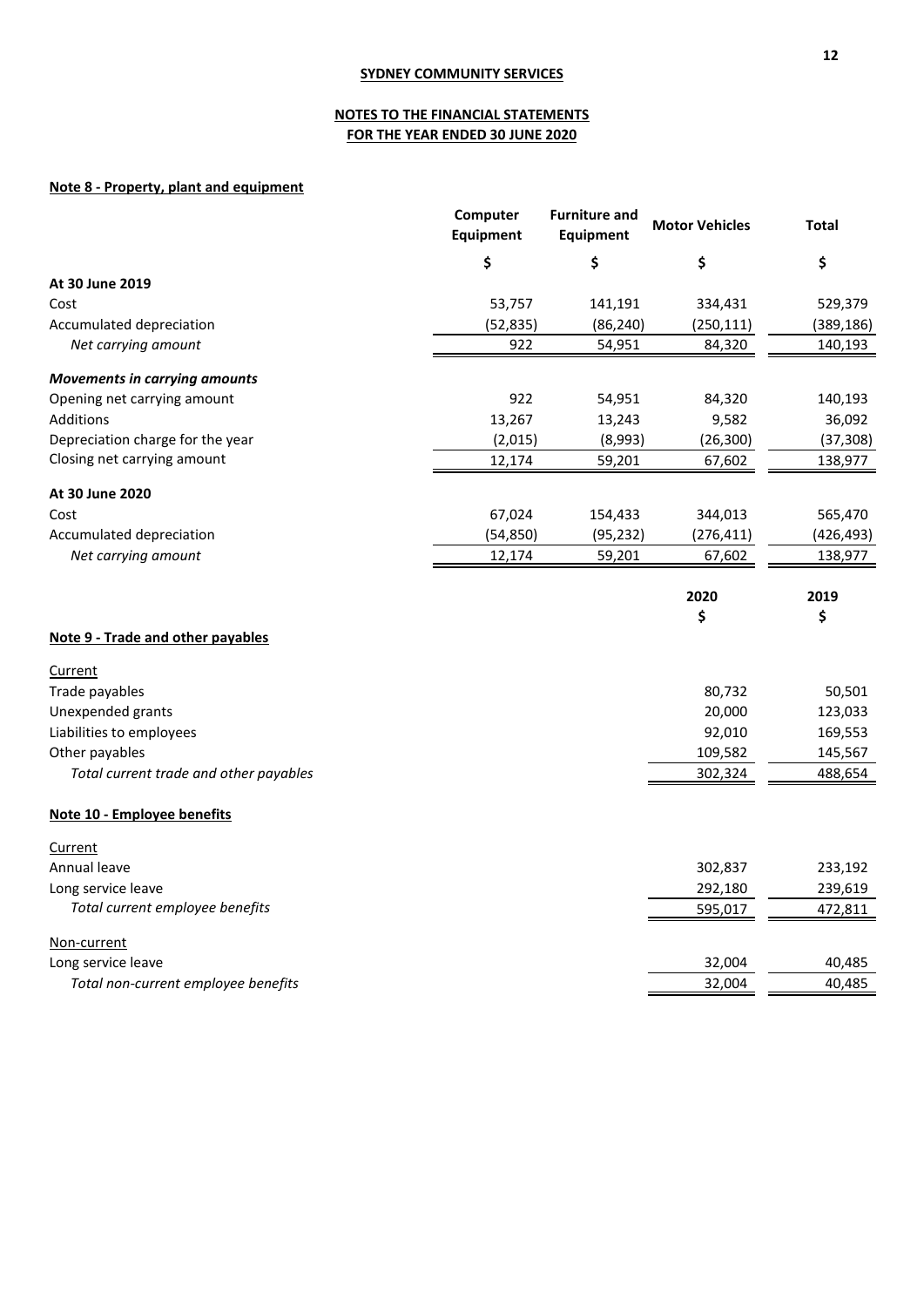# **NOTES TO THE FINANCIAL STATEMENTS FOR THE YEAR ENDED 30 JUNE 2020**

|                                                                              | 2020<br>\$ | 2019<br>\$ |
|------------------------------------------------------------------------------|------------|------------|
|                                                                              |            |            |
| Reconciliation of net surplus for the year to net cash flows from operations |            |            |
| Surplus for the year                                                         | (33, 640)  | 81,716     |
| Adjustments for:                                                             |            |            |
| Non cash flows                                                               |            |            |
| Depreciation                                                                 | 37,308     | 72,400     |
| Net (gain) loss on disposal of property, plant and equipment                 |            | (79,083)   |
| Changes in assets and liabilities                                            |            |            |
| (Increase) decrease in trade and other receivables                           | 84,359     | 7,443      |
| (Increase) decrease in prepayments                                           | (4, 962)   | 3,437      |
| (Decrease) increase in trade and other payables                              | (83, 297)  | 21,046     |
| (Decrease) increase in unexpended grants                                     | (103, 033) | 99,845     |
| (Decrease) increase in employee benefits                                     | 113,725    | 90,037     |
| Net cash flows from operating activities                                     | 10,460     | 296,841    |
| <b>Note 12 - Related party transactions</b>                                  |            |            |
| <b>Additional disclosures</b>                                                |            |            |
| The Trustee for Lane Cove Community Aid Foundation: -                        |            |            |
| Management fees received                                                     |            | 20,328     |
| Publishing fees received                                                     |            | 12,012     |
| Donation received                                                            | 96,000     | 96,000     |
| Rent expense                                                                 | 26,000     | 15,000     |
| Motor vehicles purchased                                                     |            | 70,071     |
| Northside building maintenance operations                                    | 72,355     |            |
| Lane Cove Community Aid Foundation Inc: -                                    |            |            |
| Management fees received                                                     | 15,246     |            |
| Publishing fees received                                                     | 9,009      |            |

### **Note 13 - Events occurring after the reporting period**

Subsequent to the end of the financial year there have been considerable economic impacts in Australia and globally arising from the outbreak of the COVID-19 pandemic, and Government actions to reduce the spread of the virus.

At the date of signing the financial statements the Directors are unable to determine what financial effects the outbreak of the virus could have on the company in the coming financial period.

The Directors acknowledge their responsibility to continuously monitor the situation and evaluate this impact including the ability to pay the debts as and when they become due and payable.

The Directors are not aware of any other events subsequent to the year that may have a material impact on the financial statements.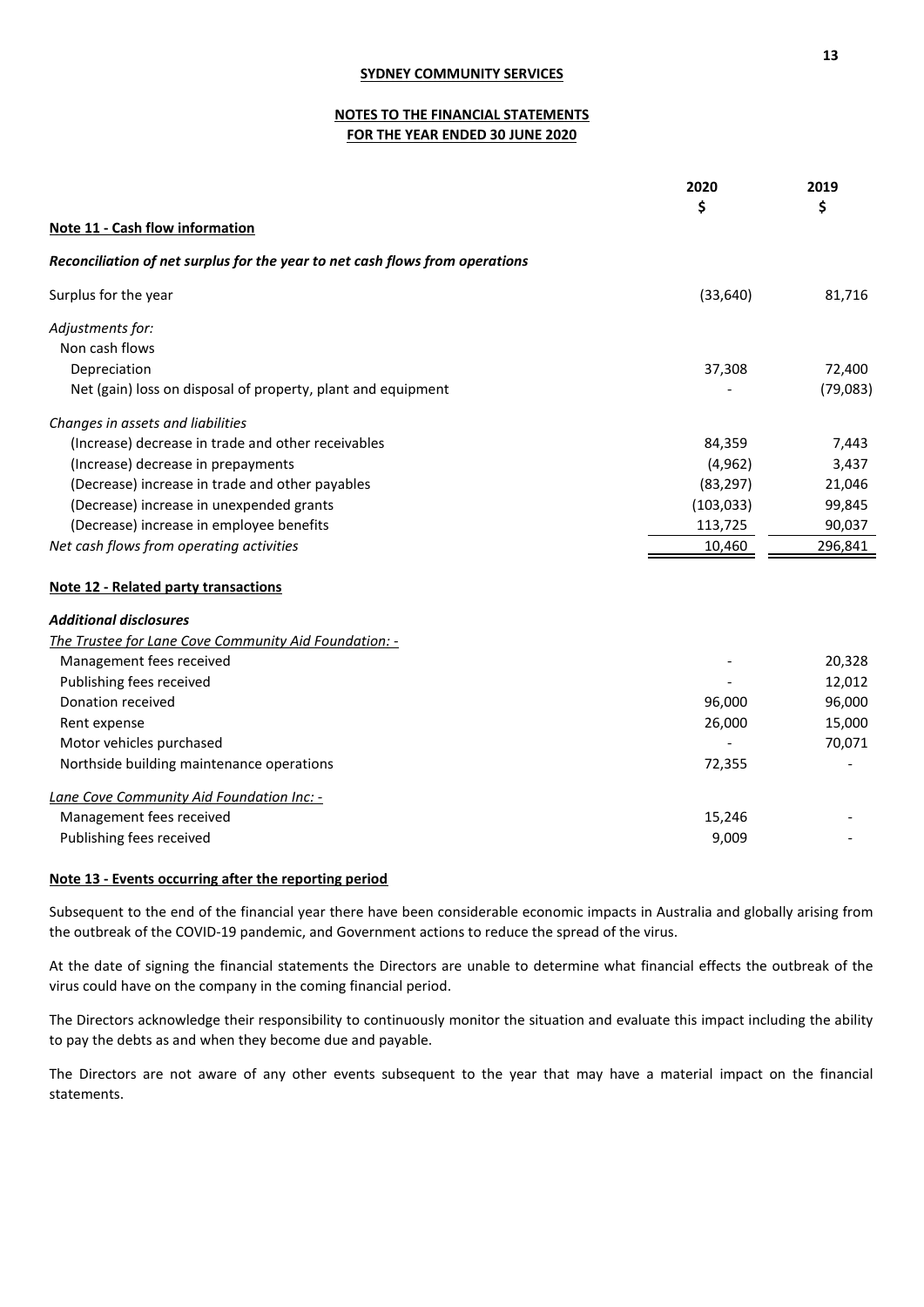### **FINANCIAL REPORT - 30 JUNE 2020**

### **DIRECTORS' DECLARATION**

The Directors of Sydney Community Services have determined that the company is not a reporting entity and that this special purpose financial report should be prepared in accordance with the statement of compliance and basis of preparation described in Note 2 to the financial statements and the Australian Charities and Not-forprofits Commission Act 2012.

In the opinion of the Directors, the financial report, which comprise the statement of financial position, statement of profit or loss and other comprehensive income, statement of changes in funds, statement of cash flows and notes to the financial statements:

- $(a)$ Presents a true and fair view of the financial position of the company as at 30 June 2020 and its performance for the year ended on that date; and
- At the date of this statement, there are reasonable grounds to believe that the company will be able to  $(b)$ pay its debts as and when they fall due.

This declaration is made in accordance with a resolution of the Board of Directors.

Mr J Devine Chair

Mr W Bell Vice Chair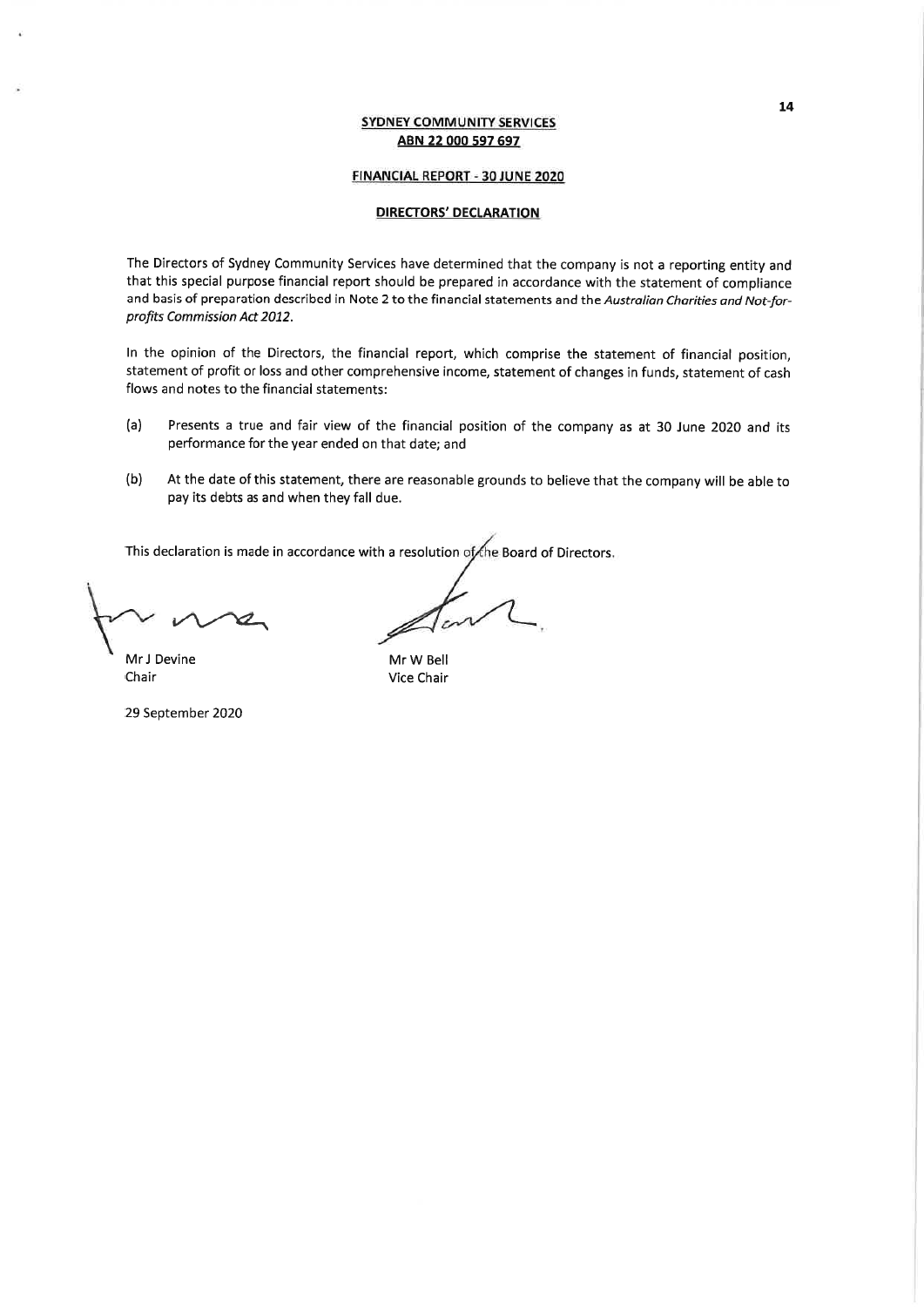### **FINANCIAL REPORT - 30 JUNE 2020**

## **DIRECTORS' DECLARATION UNDER THE CHARITABLE FUNDRAISING ACT 1991**

In the opinion of the Directors of Sydney Community Services:

- $(i)$ The financial statements and notes thereto give a true and fair view of all income and expenditure with respect to fundraising appeals conducted by the organisation for the year ended 30 June 2020; and
- $(ii)$ The statement of financial position as at 30 June 2020 gives a true and fair view of the state of affairs of the company with respect to fundraising appeals conducted by the organisation; and
- The provisions of the Charitable Fundraising Act 1991, the regulations under that Act, and the  $(iii)$ conditions attached to the authority to fundraise have been complied with by the organisation; and
- $(iv)$ The internal controls exercised by the company are appropriate and effective in accounting for all income received and applied by the organisation from any of its fundraising appeals.

This declaration is made in accordance with a resolution of the Board of Directors.

Mr J Devine Chair

Mr W Bell Vice Chair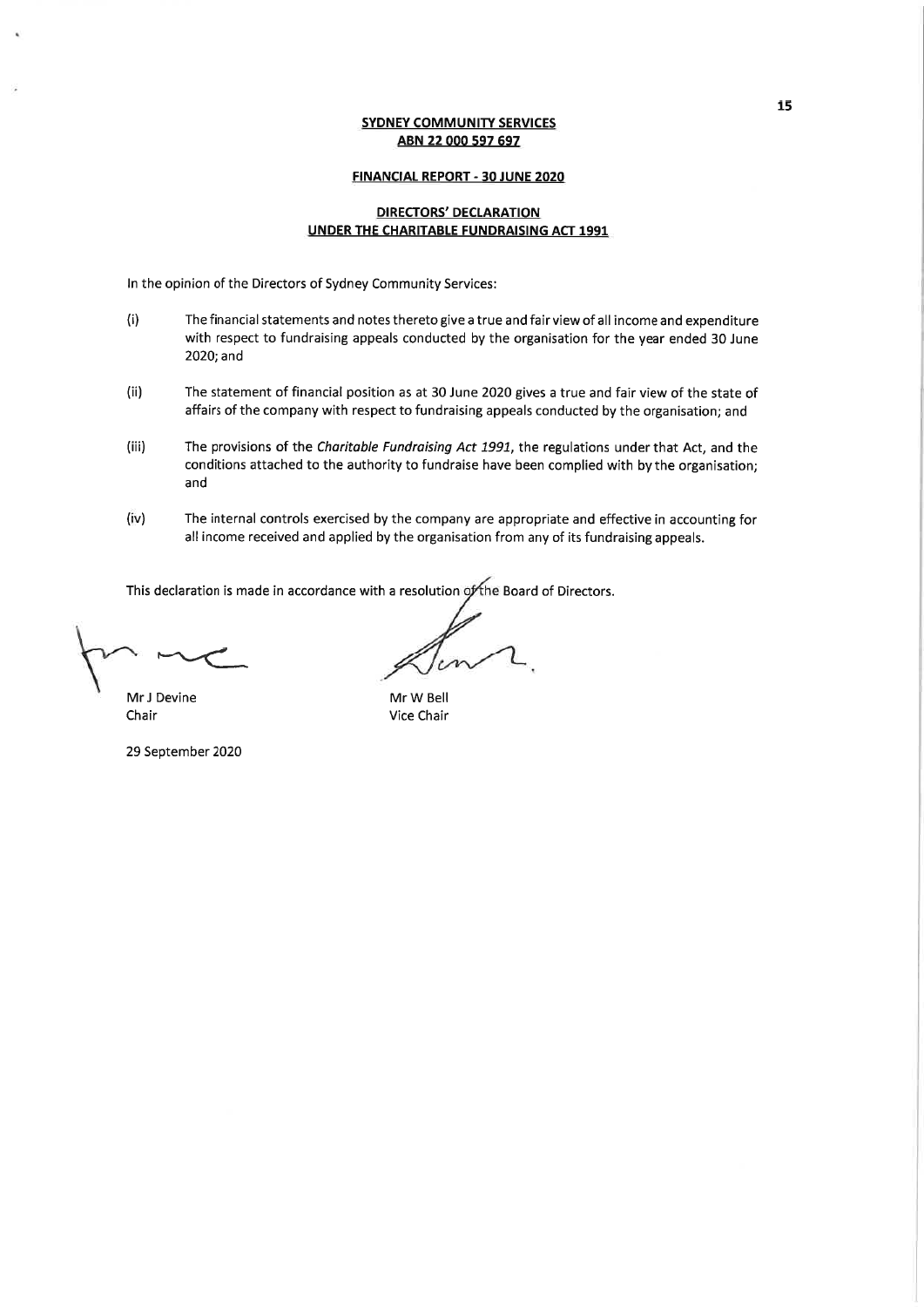

LEVEL 2 / TOWER 1 / 495 VICTORIA AVE CHATSWOOD NSW 2067 / AUSTRALIA

PO BOX 5515 CHATSWOOD NSW 2057 / AUSTRALIA TEL: 61 2 9412 3033<br>FAX: 61 2 9411 3242 EMAIL: INFO@STEWARTBROWN.COM.AU WEB: WWW.STEWARTBROWN.COM.AU ABN: 63 271 338 023

**CHARTERED ACCOUNTANTS** 

**16**

# **SYDNEY COMMUNITY SERVICES ABN 22 000 597 697**

# **FINANCIAL REPORT - 30 JUNE 2020**

# **INDEPENDENT AUDITOR'S REPORT TO THE MEMBERS OF SYDNEY COMMUNITY SERVICES**

### *Opinion*

We have audited the accompanying financial report, being a special purpose financial report of Sydney Community Services which comprises the statement of financial position as at 30 June 2020, the statement of profit or loss and other comprehensive income, the statement of changes in funds and statement of cash flows for the year then ended, notes comprising a summary of significant accounting policies and other explanatory information, and the Directors' Declaration.

In our opinion, the accompanying financial report presents fairly, in all material respects, the financial position of the company as at 30 June 2020 and its financial performance and its cash flows for the year then ended in accordance with the *Australian Charities and Not-for-profits Commission Act 2012*.

### *Basis for Opinion*

We conducted our audit in accordance with Australian Auditing Standards. Our responsibilities under those standards are further described in the *Auditor's Responsibility for the Audit of the Financial Report* section of our report. We are independent of the company in accordance with the auditor independence requirements of the *Australian Charities and Not-for-profits Commission Act 2012* and the ethical requirements of the Accounting Professional and Ethical Standards Board's APES 110 *Code of Ethics for Professional Accountants* (the Code) that are relevant to our audit of the financial report in Australia. We have also fulfilled our other ethical responsibilities in accordance with the Code.

We believe that the audit evidence we have obtained is sufficient and appropriate to provide a basis for our opinion.

# *Emphasis of Matter - Basis of Accounting*

Without modifying our opinion, we draw attention to Notes 1 and 2 to the financial statements, which describes the basis of accounting. The financial report has been prepared to assist the Directors to meet the requirements of the *Australian Charities and Not-for-profits Commission Act 2012*. As a result, the special purpose financial report may not be suitable for another purpose. Our opinion is not modified in respect of this matter.

# *Directors' Responsibility for the Financial Report*

The Directors of the company are responsible for the preparation and fair presentation of the financial report in accordance with the financial reporting requirements of the *Australian Charities and Not-for-profits Commission Act 2012* and for such internal control as the Directors determine is necessary to enable the preparation of a financial report that is free from material misstatement, whether due to fraud or error.

In preparing the financial report, the Directors are responsible for assessing the company's ability to continue as a going concern, disclosing, as applicable, matters related to going concern and using the going concern basis of accounting unless the Directors either intend to liquidate the company or to cease operations, or have no realistic alternative but to do so.

The Directors are responsible for overseeing the company's financial reporting process.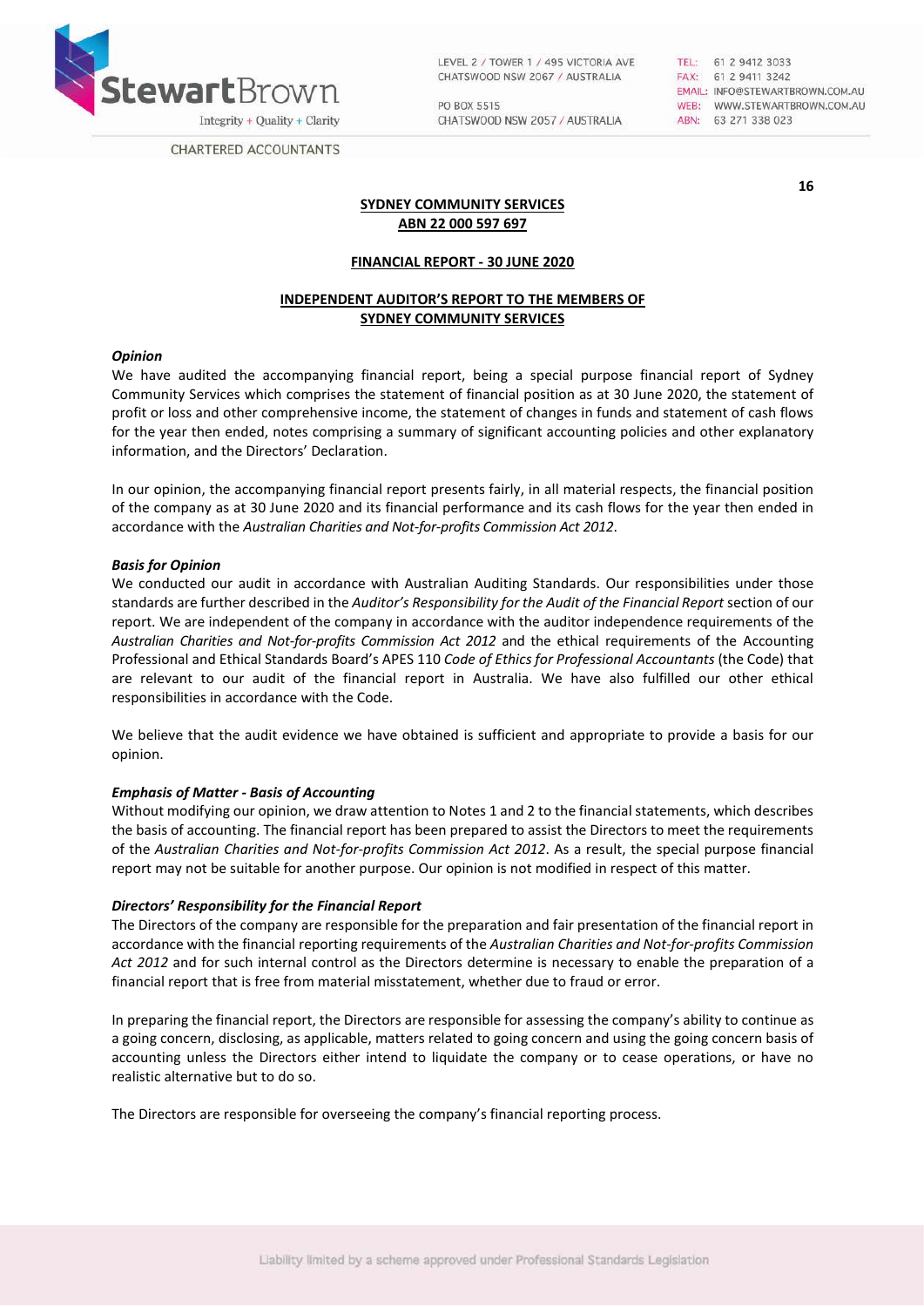### **FINANCIAL REPORT - 30 JUNE 2020**

## **INDEPENDENT AUDITOR'S REPORT TO THE MEMBERS OF SYDNEY COMMUNITY SERVICES**

#### *Auditor's Responsibilities for the Audit of the Financial Report*

Our objectives are to obtain reasonable assurance about whether the financial report as a whole is free from material misstatement, whether due to fraud or error, and to issue an auditor's report that includes our opinion. Reasonable assurance is a high level of assurance but is not a guarantee that an audit conducted in accordance with the Australian Auditing Standards will always detect a material misstatement when it exists. Misstatements can arise from fraud or error and are considered material if, individually or in the aggregate, they could reasonably be expected to influence the economic decisions of users taken on the basis of this financial report.

A further description of our responsibilities for the audit of the financial report is located at *The Auditing and Assurance Standards Board* and the website address is<http://www.auasb.gov.au/Home.aspx>

We communicate with the Directors regarding, among other matters, the planned scope and timing of the audit and significant audit findings, including any significant deficiencies in internal control that we identify during our audit.

### *Report on Other Legal and Regulatory Requirements*

In addition, our audit report has also been prepared for the members of the company in accordance with section 24(2) of the *Charitable Fundraising Act 1991*. Accordingly, we have performed additional work beyond that which is performed in our capacity as auditors pursuant to the *Australian Charities and Not-for-profits Commission Act 2012*. These additional procedures included obtaining an understanding of the internal control structure for fundraising appeal activities and examination, on a test basis, of evidence supporting compliance with the accounting and associated record keeping requirements for fundraising appeal activities pursuant to the *Charitable Fundraising Act 1991* and Regulations.

It should be noted that the accounting records and data relied upon for reporting on fundraising appeal activities are not continuously audited and do not necessarily reflect after the event accounting adjustments and the normal year-end financial adjustments for such matters as accruals, prepayments, provisioning and valuations necessary for year-end financial report preparation.

The performance of our statutory audit included a review of internal controls for the purpose of determining the appropriate audit procedures to enable an opinion to be expressed on the financial report. This review is not a comprehensive review of all those systems or of the system taken as a whole and is not designed to uncover all weaknesses in those systems.

The audit opinion expressed in this report pursuant to the *Charitable Fundraising Act 1991* has been formed on the above basis.